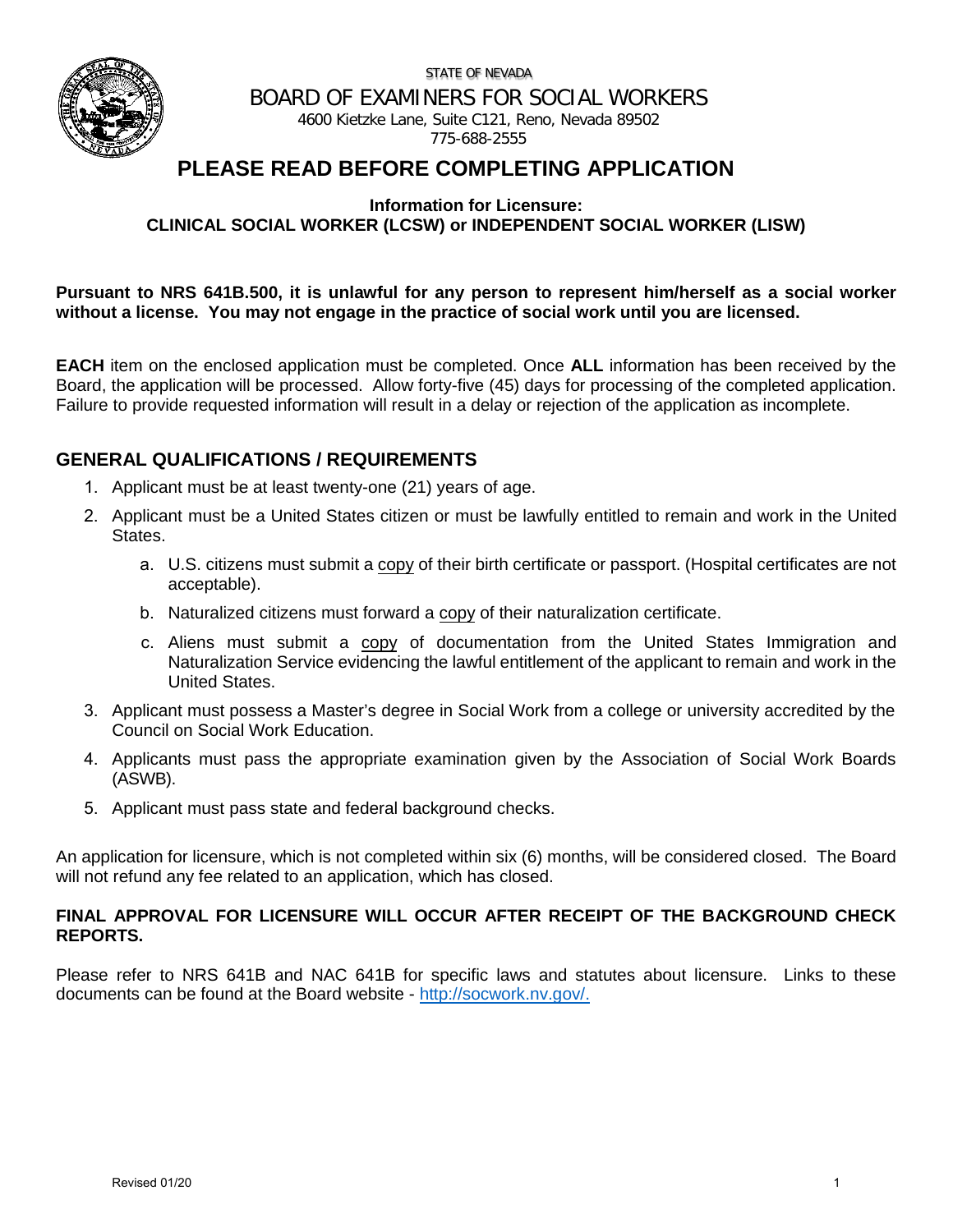# **License Types**

- Initial LCSW license via completion of a post-graduate clinical internship
- Initial LISW licensure via completion of a post-graduate independent internship
- Licensure as a LCSW or LISW by Endorsement

Please use the decision tree below to determine which type of license to apply for. A narrative explanation will follow the decision tree.

### **DECISION TREE FOR TYPE OF LCSW / LISW LICENSURE**

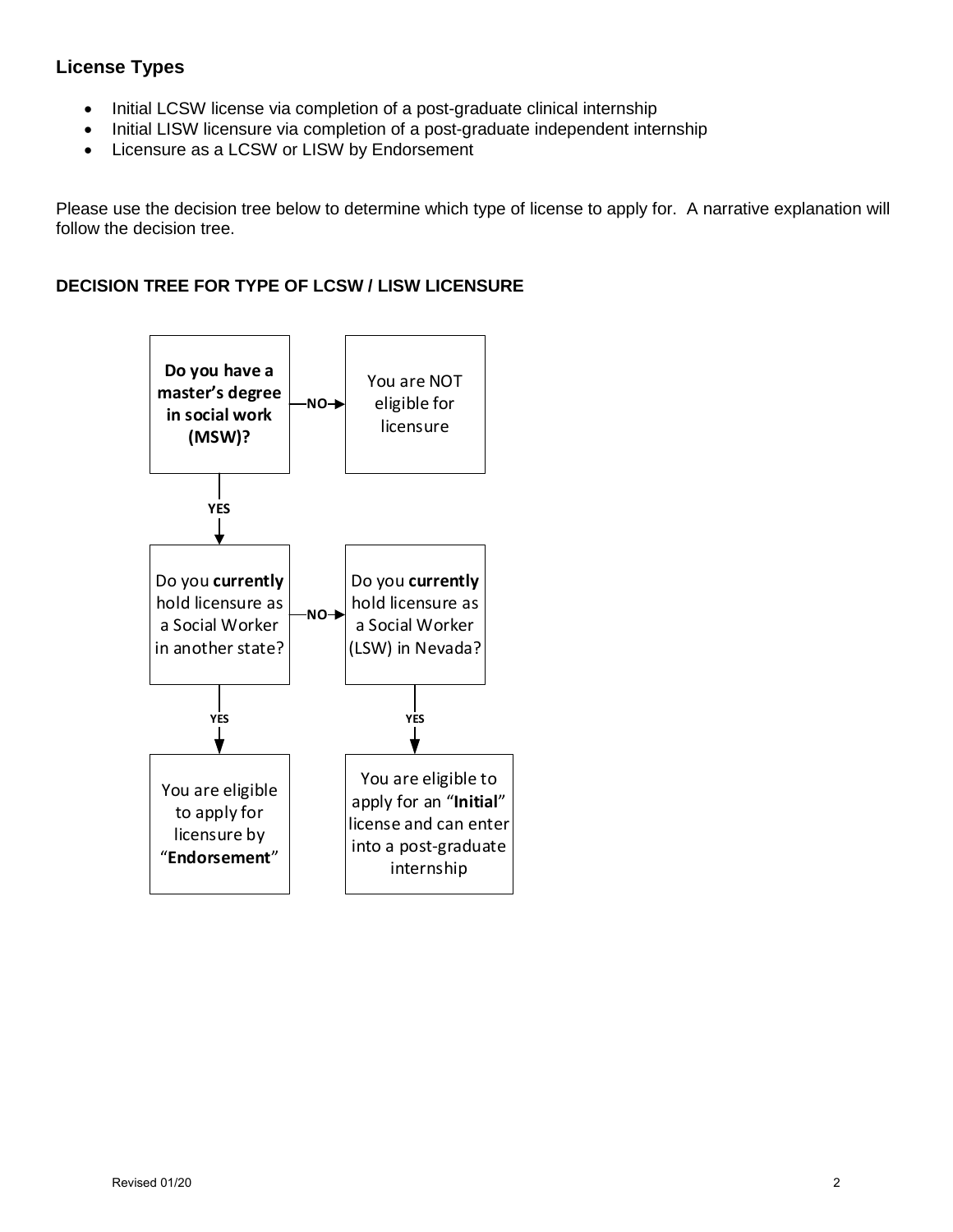# **Narrative explanation of LCSW / LISW License Types**

#### **Initial LCSW / LISW license**

- Master's Degree in Social Work from a CSWE accredited program.
- Is licensed in Nevada as a Social Worker (LSW) prior to entering into a post-graduate Clinical / Independent Internship.

#### **Licensure by Endorsement**

- Master's degree in Social Work from a CSWE accredited program.
- Holds an current, equivalent, valid and unrestricted license to engage in social work in another state(s).

*Verification of current licensure is submitted by each state directly to the Board. Nevada document can be found on the Board's website at http://socwork.nv.gov/licensees/LicNewApp/.*

### **FEES FOR LICENSURE**

- Application fee \$50.00
- Initial license fee \$125.00

If you are applying or an "Endorsed" license  $-$  add an additional fee of  $$125.00$ 

**Armed Forces Discount on License fee** (50% reduction in initial license fee)

• Applicant has verified eligibility as an active member of, or the spouse of an active member of the Armed Forces of the United States; is a veteran or a veteran's surviving spouse. Approved verification information can be found be found on the Board's website at: <http://socwork.nv.gov/uploadedFiles/socworknvgov/content/licensees/Attachment2.pdf>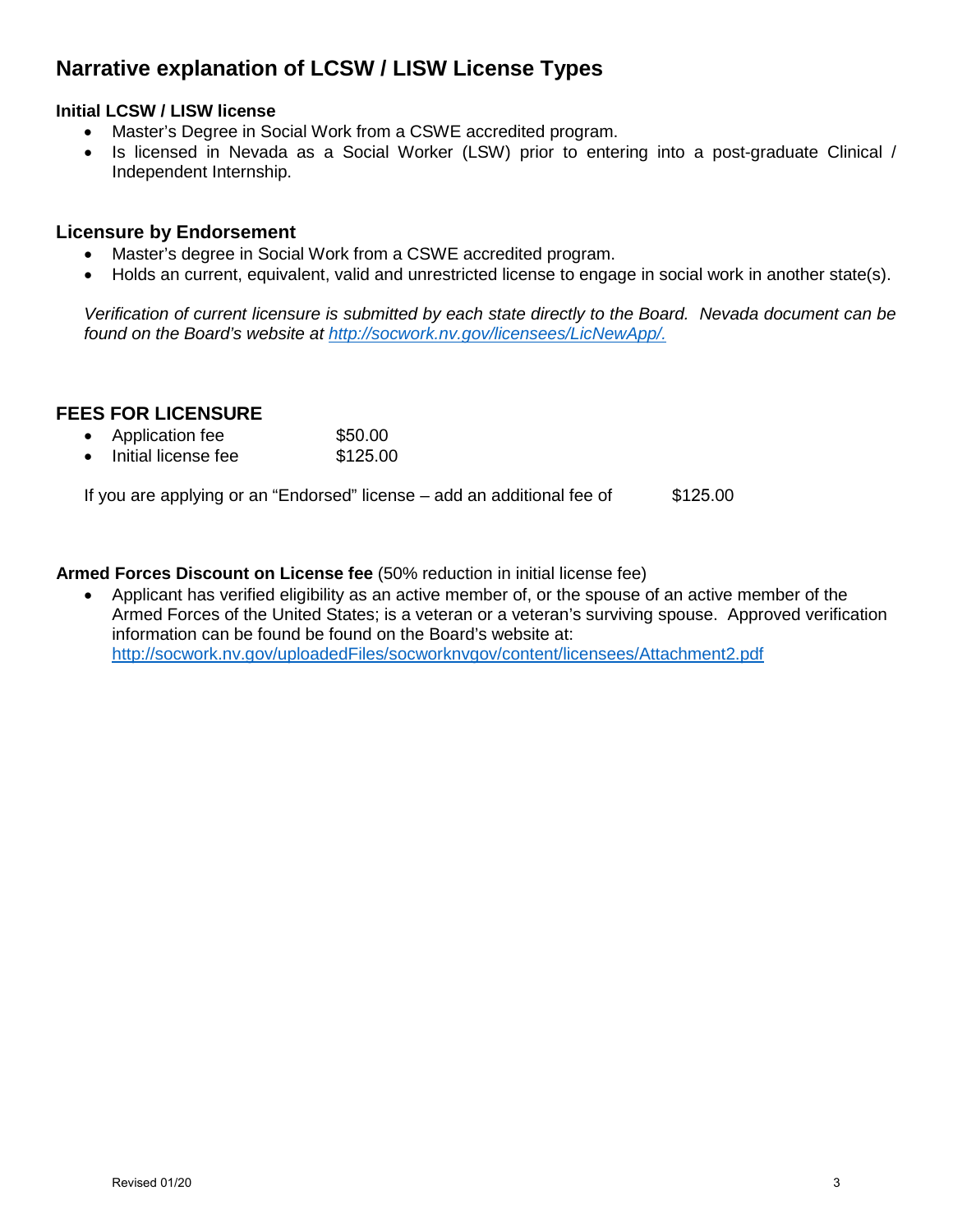STATE OF NEVADA

# Board of Examiners for Social Workers

# Application for Licensed Clinical Social Worker (LCSW) or Licensed

# Independent Social Worker (LISW)

## *Please read instructions before completing this fillable form or print in blue or black ink.*

| <b>General Information:</b>                                                                                                                                                                                                                                                    |                                              |                      |          |
|--------------------------------------------------------------------------------------------------------------------------------------------------------------------------------------------------------------------------------------------------------------------------------|----------------------------------------------|----------------------|----------|
| Present Legal Name: ___<br>Last                                                                                                                                                                                                                                                | First                                        | Middle               |          |
|                                                                                                                                                                                                                                                                                |                                              |                      |          |
|                                                                                                                                                                                                                                                                                |                                              |                      |          |
|                                                                                                                                                                                                                                                                                |                                              |                      |          |
|                                                                                                                                                                                                                                                                                | City                                         | State                | Zip      |
|                                                                                                                                                                                                                                                                                |                                              |                      |          |
|                                                                                                                                                                                                                                                                                |                                              |                      |          |
| Citizenship:                                                                                                                                                                                                                                                                   |                                              |                      |          |
| U.S. Citizen                                                                                                                                                                                                                                                                   |                                              |                      |          |
|                                                                                                                                                                                                                                                                                |                                              |                      |          |
| Other <b>Communication</b> Changes and Changes and Changes and Changes and Changes and Changes and Changes and Changes and Changes and Changes and Changes and Changes and Changes and Changes and Changes and Changes and Changes                                             |                                              |                      |          |
| Email Address (mandatory):                                                                                                                                                                                                                                                     |                                              |                      |          |
| Listserv, which is used to disseminate information pertinent to all licensees.<br><b>License Information:</b><br>What license type are you applying for (see instructions for description)?<br>Initial<br>Endorsement (Currently licensed as a Social Worker in another state) |                                              |                      |          |
| Are you currently, or have you ever been licensed, registered or certified as a Social Worker in another state(s)?<br>No<br>Yes                                                                                                                                                |                                              |                      |          |
|                                                                                                                                                                                                                                                                                |                                              |                      |          |
| Have you ever passed an ASWB examination?                                                                                                                                                                                                                                      | No<br>Yes                                    | If "yes," date taken |          |
| <b>Bachelors</b><br>If "yes," which level?                                                                                                                                                                                                                                     | <b>Masters</b><br><b>Advanced Generalist</b> |                      | Clinical |
| What other professional Nevada state licenses or certifications do you currently hold?                                                                                                                                                                                         |                                              |                      |          |
| <b>Board Use Only</b><br>Date Received<br>Check / Money Order #                                                                                                                                                                                                                | Amount                                       |                      |          |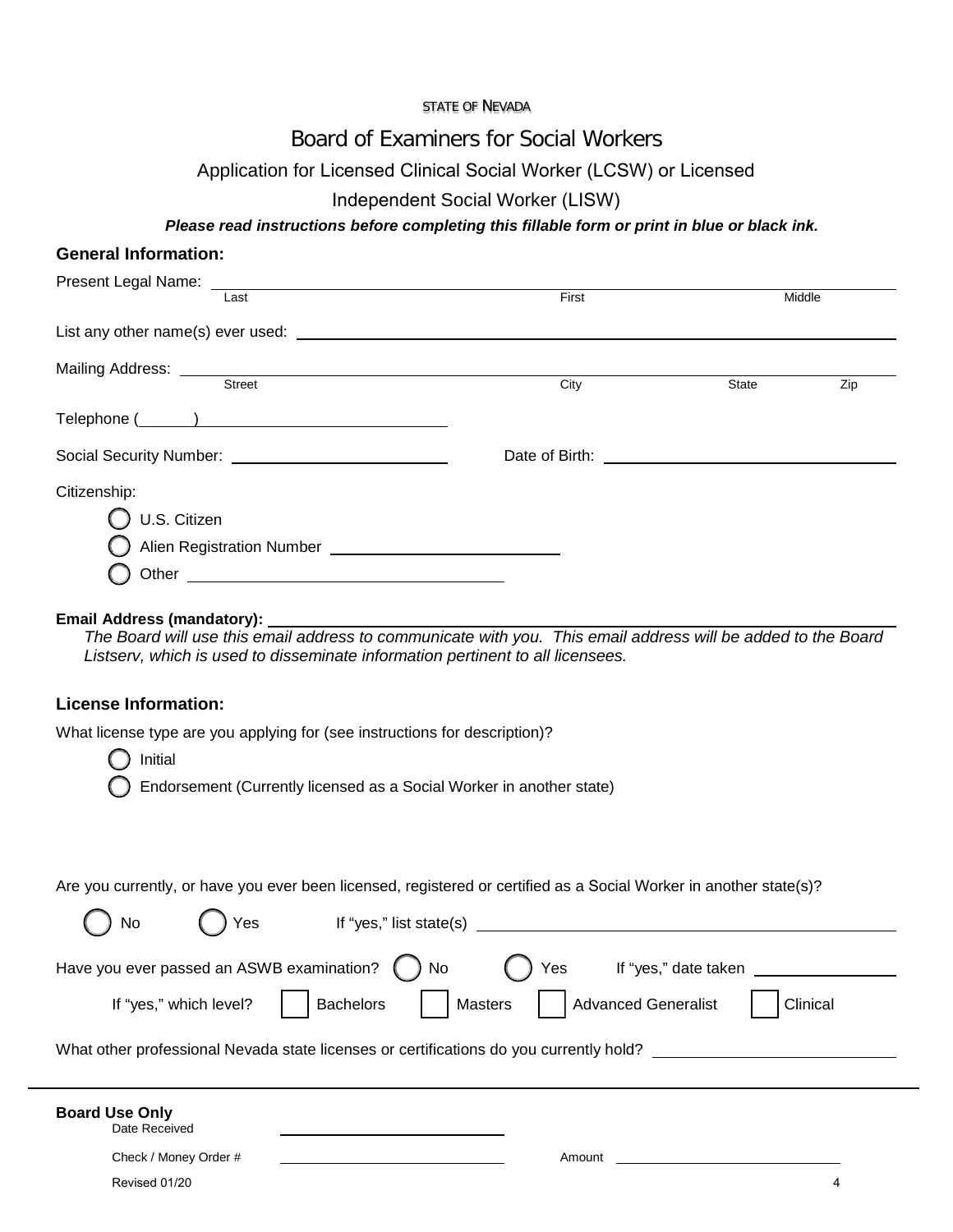#### **Employment History:**

List **ten** (10) years of work history in chronological order **beginning with most recent** (explain any gaps in employment, i.e. attending school, raising children, etc.). You must account for all the time, even if you were not working.

Add additional sheets if necessary.

| Employer      | Address    | Telephone           |
|---------------|------------|---------------------|
| Position      | Supervisor | Dates of Employment |
| <b>Duties</b> |            |                     |
| Employer      | Address    | Telephone           |
| Position      | Supervisor | Dates of Employment |
| <b>Duties</b> |            |                     |
| Employer      | Address    | Telephone           |
| Position      | Supervisor | Dates of Employment |
| <b>Duties</b> |            |                     |
| Employer      | Address    | Telephone           |
| Position      | Supervisor | Dates of Employment |
| Duties        |            |                     |
| Employer      | Address    | Telephone           |
| Position      | Supervisor | Dates of Employment |
| Duties        |            |                     |

#### **Education Information:**

*A copy of a certified transcript showing the highest degree awarded must be received directly from the school.*

| <b>Name of School</b> | Location | <b>Major</b> | Degree<br>Awarded | <b>Degree Date</b> |
|-----------------------|----------|--------------|-------------------|--------------------|
|                       |          |              |                   |                    |
|                       |          |              |                   |                    |
|                       |          |              |                   |                    |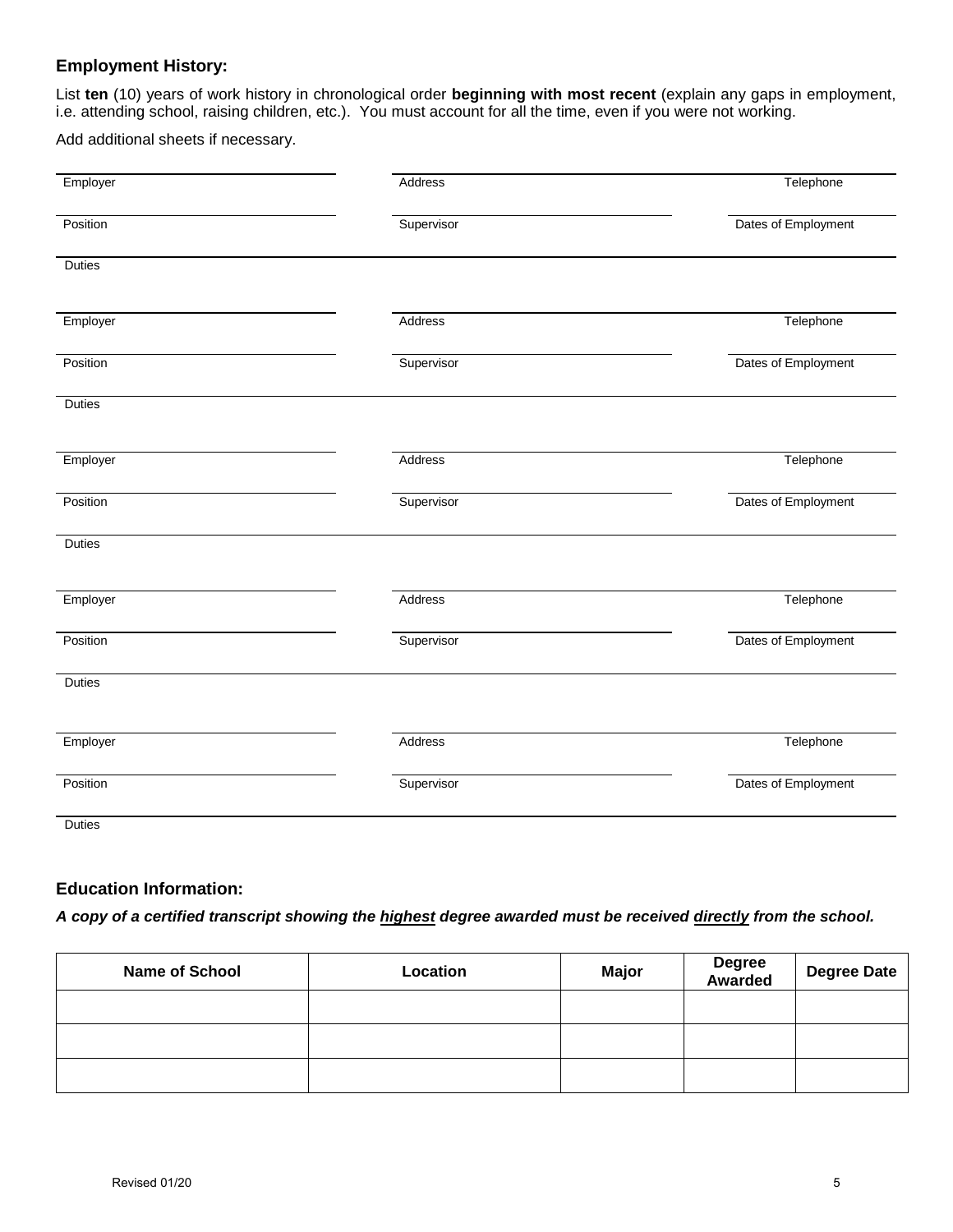**Screening Questions:** If you answered "yes" to any of the following five (5) questions, you must provide the Board with requested information as detailed below.

|                                                                                                                                                                                                                                                                                                                                                                                                                 | Yes | No |
|-----------------------------------------------------------------------------------------------------------------------------------------------------------------------------------------------------------------------------------------------------------------------------------------------------------------------------------------------------------------------------------------------------------------|-----|----|
| 1. Have you ever been arrested, charged and / or convicted of any misdemeanor,<br>gross misdemeanor or felony (other than a minor traffic violation)?<br>Information provided will be compared to the information received from the legal background<br>check. If this information does not match, the application process will be pended until the<br>discrepancies are addressed to the Board's satisfaction. |     |    |
| If you answered "yes" to this question, you must provide the following information -                                                                                                                                                                                                                                                                                                                            |     |    |
| A list of your arrest(s), charge(s) and / or conviction(s) in chronological order.<br>$\bullet$                                                                                                                                                                                                                                                                                                                 |     |    |
| A court certified copy of records pertaining to arrests, charges and / or convictions from the Court Clerk in the                                                                                                                                                                                                                                                                                               |     |    |

- community where the incident(s) occurred.
- A **court certified** copy of final or most recent disposition of your case(s) from the Court Clerk of the court in which convicted.
- A letter from you describing the underlying circumstances of your arrest(s), charge(s) and / or conviction(s) including the nature of the act(s) or crime(s) and the date(s) of the crime.
	- A letter from you describing your rehabilitation efforts or changes you have made to prevent future problems.
		- *It is your responsibility to present enough evidence of rehabilitation to demonstrate your fitness for licensure. The Board may request additional information as it deems necessary.*

|                                                                                                                       |                                                                                                                                    | Yes | <b>No</b> |
|-----------------------------------------------------------------------------------------------------------------------|------------------------------------------------------------------------------------------------------------------------------------|-----|-----------|
| 2.                                                                                                                    | Have you ever been denied a license or certification or been denied approval to take<br>a licensing examination?                   |     |           |
|                                                                                                                       | 3. Have you ever been the subject of an administrative action / proceeding relating to a<br>professional license or certification? |     |           |
|                                                                                                                       | 4. Have you ever been disciplined for unprofessional conduct or professional<br>incompetence?                                      |     |           |
|                                                                                                                       | If you answered "yes" to any of these questions, you must provide the following information -                                      |     |           |
|                                                                                                                       | A letter from you describing the circumstance of the incident.                                                                     |     |           |
|                                                                                                                       | A certified copy of the determination made by the licensing or professional entity.<br>$\bullet$                                   |     |           |
| If disciplinary action was imposed, the above document should include date and location of the incident,<br>$\bullet$ |                                                                                                                                    |     |           |
|                                                                                                                       | specific violation, date of disciplinary action, and sanctions or penalties imposed.                                               |     |           |
|                                                                                                                       | If disciplinary action was imposed, a letter from you describing rehabilitation efforts or changes you have made<br>$\bullet$      |     |           |

- If disciplinary action was imposed, a letter from you describing rehabilitation efforts or changes you have made to prevent further problems.
	- A letter from you describing your rehabilitation efforts or changes you have made to prevent future problems.
		- *It is your responsibility to present enough evidence of rehabilitation to demonstrate your fitness for licensure. The Board may request additional information as it deems necessary.*

|                                                                                                                                                                                                                                                 | Yes | Nc |
|-------------------------------------------------------------------------------------------------------------------------------------------------------------------------------------------------------------------------------------------------|-----|----|
| 5. Do you currently have any condition or impairment (including, but not limited to,<br>substance abuse, alcohol abuse, mental and / or medical condition) which currently  <br>affects your ability to deliver essential social work services? |     |    |
| If you answered "yes" to this question, you must provide the following information -<br>A letter from you describing the circumstances.<br>$\bullet$<br>The Board may request additional information as it deems necessary.<br>$\mathbf{m}$     |     |    |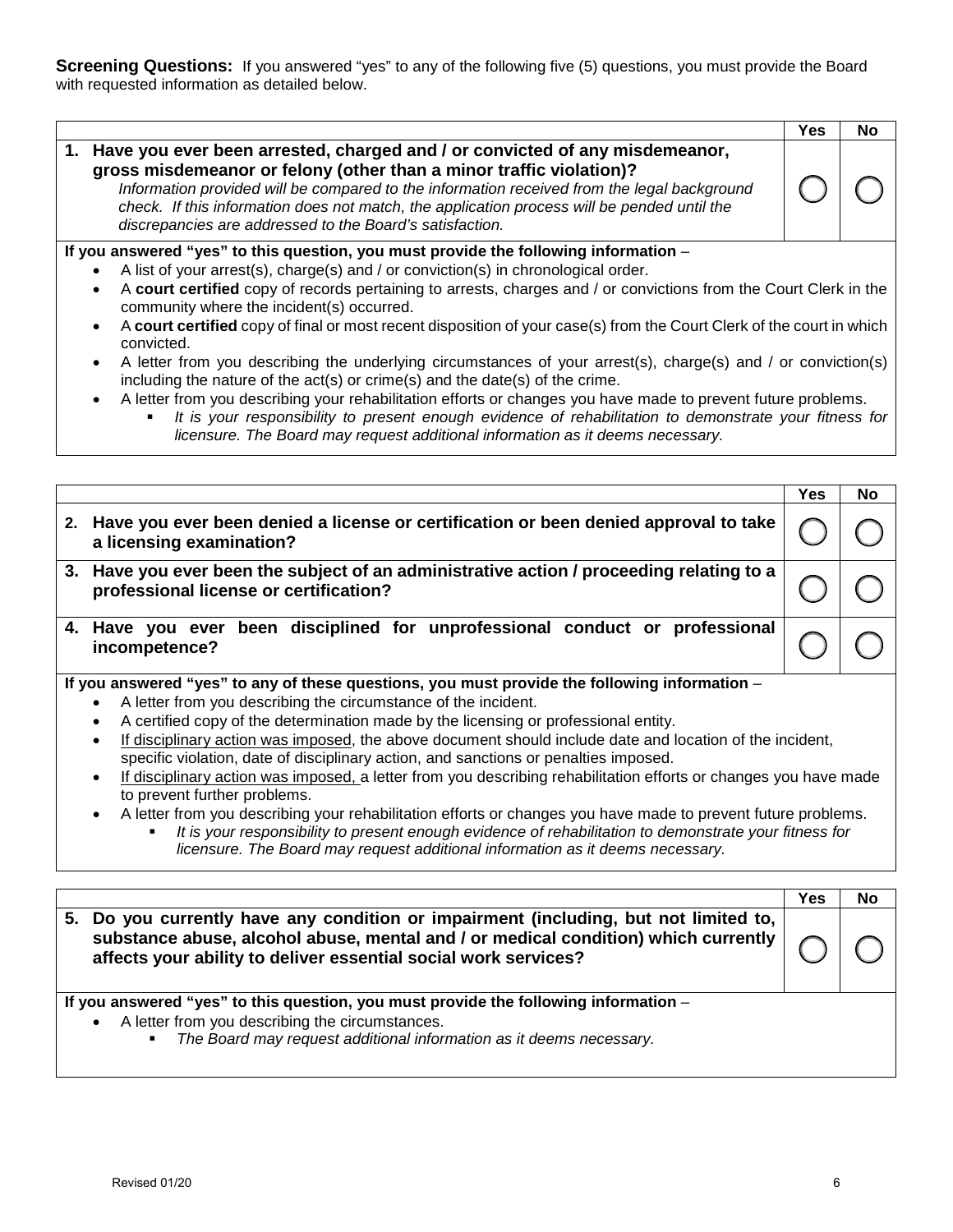**Child Support Information**: Please check the appropriate answer. *It is mandatory that you answer this question.*

a. I am not subject to a court order for the support of child.



b. I am subject to a court order for the support of one or more children and am in compliance with the order or am in compliance with a plan approved by the district attorney or other public agency enforcing the order for the repayment of the amount owed pursuant to the order.

c. I am subject to a court order for the support of one or more children and am **not** in compliance with the order or a plan approved by the district attorney or other public agency enforcing the order for the repayment of the amount owed pursuant to the order.

**Armed Forces / Veterans**: Please check the appropriate answer. The term "veteran" has the meaning ascribed to it, pursuant to NRS 417.005.

a. I have **NO SERVICE** in the Armed Forces, Commissioned Corps of the United States PHS or the Commissioned Corp of NOAA and served in the capacity of a commissioned officer while on active duty.

- b. I am an active member, or spouse of an active member of the Armed Forces.
- c. I am a veteran, or spouse of a veteran of the Armed Forces.
- d. Other Commissioned Corps of the U.S. PHS or the Commissioned Corps of NOAA and served in the capacity of a commissioned officer while on active duty.

I have read all questions, answers and statements and know the content thereof. I hereby certify under the penalty of perjury that the information furnished on this document is true and correct.

I hereby authorize the Board of Examiners for Social Workers, its agents and employees, to conduct any investigation(s) of my business, professional, social and moral background, qualifications and reputation, as it may deem necessary, proper or desirable. No liability of any sort or kind shall attach itself to the said Board of Examiners for Social Workers, its members, or employees or by reason of the use of the authorization.

| Dated | Signature of Applicant                                                                                                                                                                                                               |                    |
|-------|--------------------------------------------------------------------------------------------------------------------------------------------------------------------------------------------------------------------------------------|--------------------|
|       |                                                                                                                                                                                                                                      |                    |
|       |                                                                                                                                                                                                                                      | <b>Notary Seal</b> |
|       |                                                                                                                                                                                                                                      |                    |
|       |                                                                                                                                                                                                                                      |                    |
|       |                                                                                                                                                                                                                                      |                    |
|       | Month / Year                                                                                                                                                                                                                         |                    |
|       |                                                                                                                                                                                                                                      |                    |
|       |                                                                                                                                                                                                                                      |                    |
|       | Signature of Notary                                                                                                                                                                                                                  |                    |
|       | Notary Public for State of The Contract of The Contract of The Contract of The Contract of The Contract of The Contract of The Contract of The Contract of The Contract of The Contract of The Contract of The Contract of The       |                    |
|       | My commission expires <b>example and the service of the service of the service of the service of the service of the service of the service of the service of the service of the service of the service of the service of the ser</b> |                    |